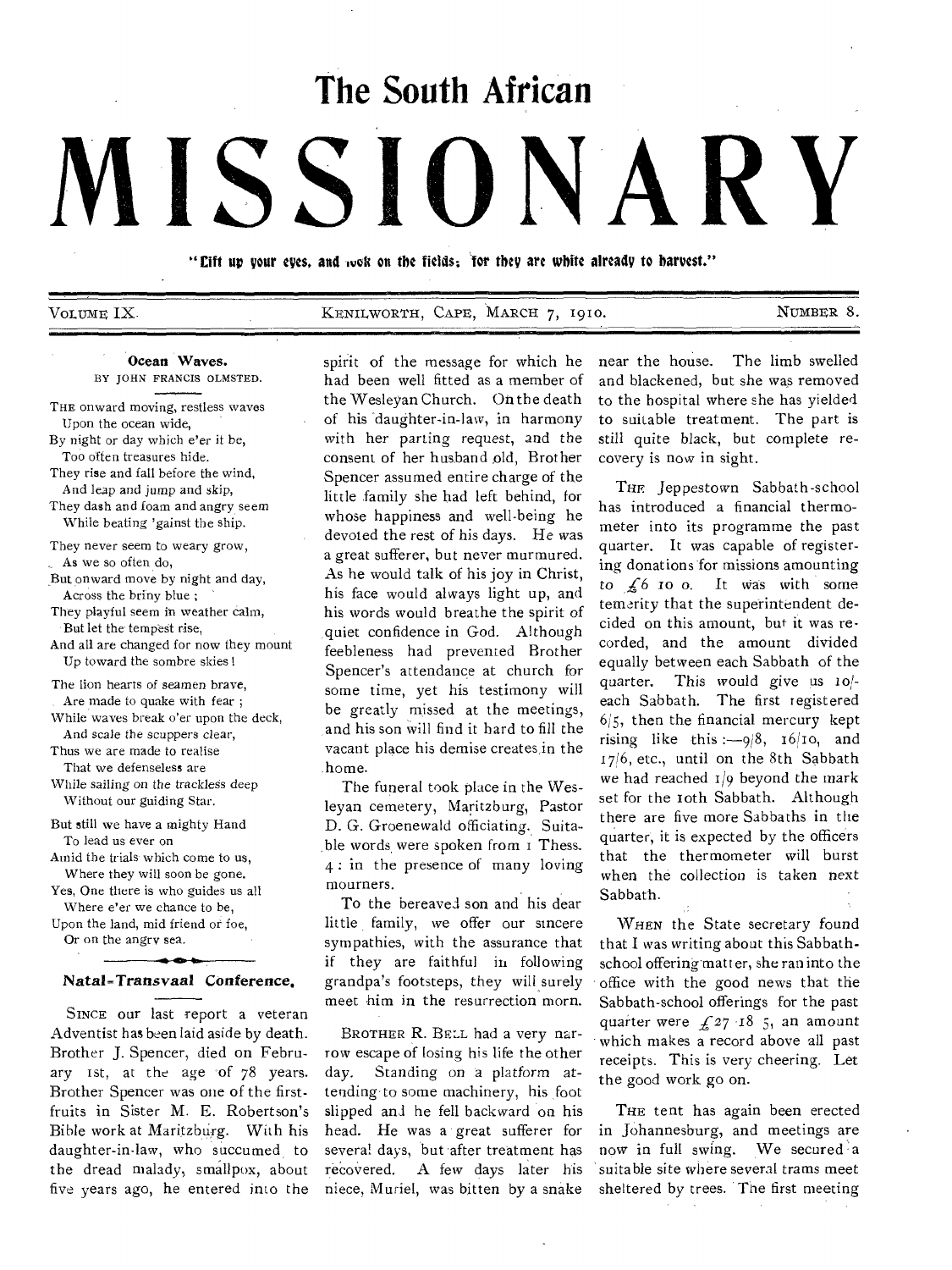#### 2 SOUTH AFRICAN MISSIONARY

was held on Sunday evening, the attendance ,not being very large, but there was a good spirit in the meeting, and several persons spoke kindly and encouragingly as they passed out of the tent. On Monday evening Postor Haupt gave a lantern lecture, showing some of our fine pictures about the Life of Christ: The tent was packed. Every chair was occupied, in many cases two occupying one seat. The platform was filled, the ground, which is very grassy, offered rest to those who could not find seats, while a large wall of interested'people lined the outer edges of the tent. No better advertise ment could be found, for the children carried the news far and wide, and the, expense, was only 9d. The Lux light which we bought during our late conference has proved a great ing. It is the steadiest, most ,reliable ,and economical light we have ever used, giving us 700 candlepower at a cost of not more than 3d. per night...

L<sup>L</sup> BROTHER JAMES SYMONDS reports good success at Krugersdorp, in spite of the fact that Brother Crouch thoroughly canvassed , that place for *Daniel and Revelation* not long since. In the short time he has worked there; he- has taken over one hundred •orders for the *Story' Daniel the . Profilzet.* 

**BROTHER VAN DER MOLEN reports** that he and Brother H. Schmidt have had a fair delivery on the line from Heidelburg to Vryheid. They found much prejudice, but many encouraging experiences presented t hemselves.

Brother C. Purchase, bade, farewell to the mission family last Sunday, - having been requested to unite with Brother Piercy in the southern territory. We wish them both success, and as it is their first trial of field work, we shall watch their reports with prayerful interest.

THE Health Institutions in this field enjoyed a fair patronage during the month of January. The Bellair Hydro reports one hundred treatments given to both in and out

patients. Two surgical operations were successfully performed. The Natal Health Institute gave one hundred fifty-two treatments, and supplied six hundred fifty-six meals. Several members of Parliarhent and prominent gentlemen were among the patrons. The workers in these institutions are all of good courage and rejoice in the prosperity of their work.

PASTOR D. G. GROENEWALD and wife have gone to the O. R. C., where we hope they will find rest and recuperation to strengthen them for harness in the near future

Miss EDIE's work is becoming fruitful. Last. Sabbath she brought a new convert from Germiston, who had stepped out for the truth.

**HERBERT** J. EDMED.

#### **Grahamstown Meetings.**

rij - A

THE past week has been a week of progress. Two more have signed the covenant, and others are under deep conviction.

There has been decided opposition, especially the "stay away argument" has been urged upon the people. This has affected the attendance and yet we have a good hearing considering the length of time the meetings have continued. We have presented all of the leading points of our faith and they have been well received. Those who have accepted the truth are taking hold and attending the 'Sabbath-school and Sabbath services, meeting the opposition nobly. We expect' to see a good church established hefe before the work is finished.

R. C. PORTER.

# $\rightarrow$   $\rightarrow$ **Jeppestown Young People's Society.**

*Dear Readers of the Missionary :*-

*1.* thought a report of the Jeppestown Young People's Society since it was organised Would be of interest to you. I know all of our people are interested in the welfare of the

youth, and are praying for their spiritual advancement.

The membership is twenty-eight. This was the first young people's society any of the members had attended, but all took an interest in the meetings and , their work, and testify to the spiritual benefit received since the organisation of the society. Five of the members have been baptised, and others are planning to take the same step.

We have two departments in our society—a senior and a primary. Different members of the senior department are asked each week to take charge of the primary department. The meetings are held every Sabbath afternoon at 3 o'clock, and periodically the society visits the Johannesburg Hospital where hundreds'of our papers are distributed<sup>\*\*</sup>among the sick. Download on C sick.

At the meeting on' the first Sabbath of the new year a call for consecration was made, and every member present arose, also several of the visitors, and gave themselves anew to God.

The reports I receive from the members each week are very encouraging. I feel very thankful for the spiritual advancement whien is manifest in the lives of many of our youth in Johannesburg, and pray that the good work begun among our young people- here will continue until every one is fully consecrated to God and His service, and not only here but all over the wide harvest field.

The following is a report of the work of this society since its organisation three years ago, ending December, 1909:— Missionary letters ann a written, 136 ,'Missionary letters received, 75 Missionary visits, 361 Bible readings or cottage meetings, 120 Subscriptions for 26 periodicals, Papers sold,  $\frac{514}{1}$ Papers mailed or given away; 8,964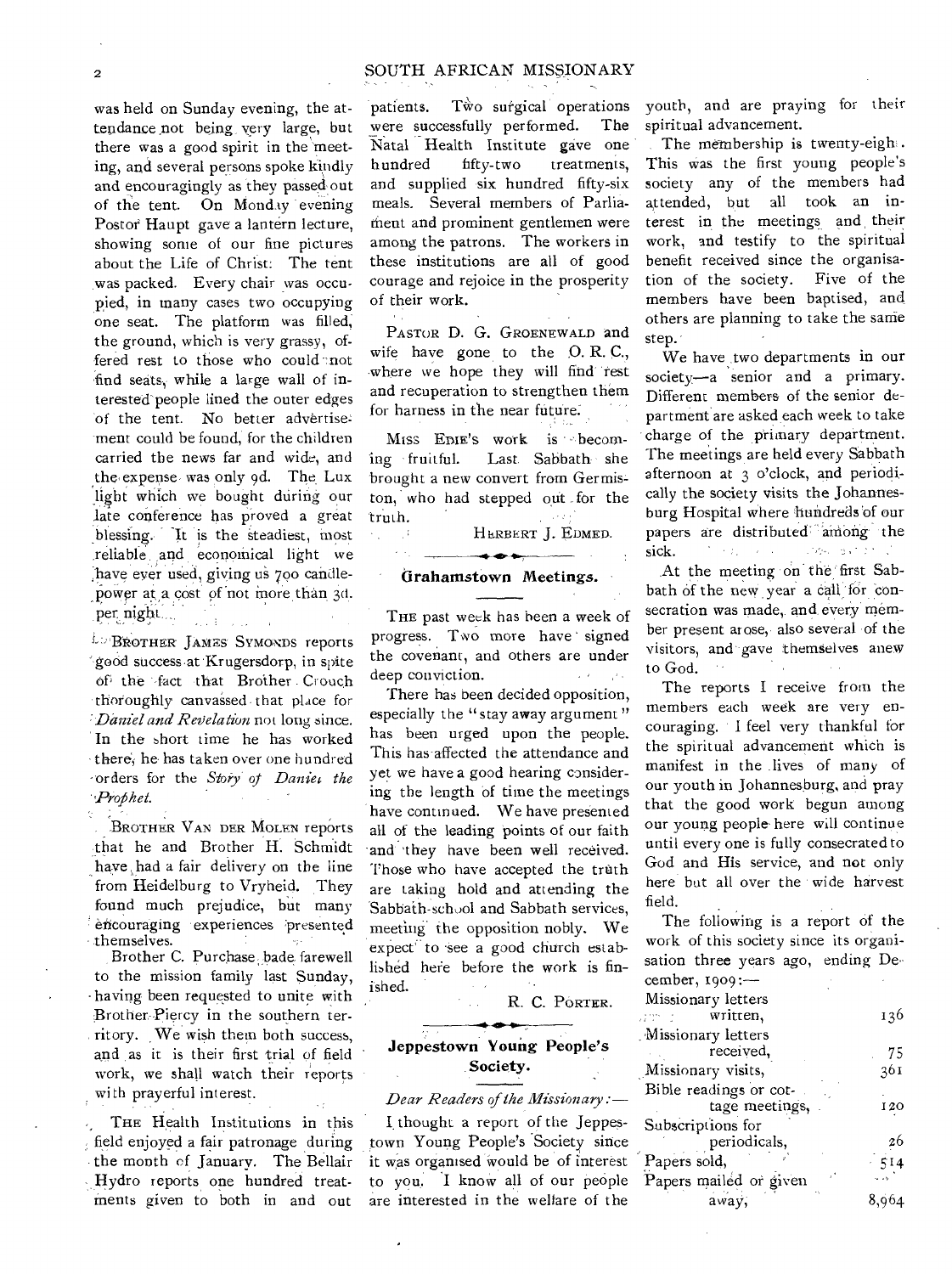#### SOUTH AFRICAN MISSIONARY 3

| Books sold,                |               | 24                  |
|----------------------------|---------------|---------------------|
| Books loaned,              |               | 72                  |
| Tracts sold,               | $\sqrt{2}$    | 6                   |
| Pages of tracts given      |               |                     |
| away,                      |               | 123,246             |
| Hours of Christian help    |               |                     |
| work,                      |               | 26                  |
| Persons supplied with      |               |                     |
| food, and cloth-           |               |                     |
| . ing,                     |               | 86                  |
| Clothing given away,       |               | 32                  |
| Offerings for home mis-    |               |                     |
| sion work,                 | $\sqrt{14}$   | - 6                 |
| Offerings for foreign mis- |               |                     |
| sion work,                 |               | $\frac{1}{2}$ 14 10 |
| Proceeds of work sold,     |               | £997                |
| Donations received,        | $\sqrt{5}$ 10 | $\circ$             |
| ANNIE E. GRANT,            |               |                     |
| Leader of Y. P. S.         |               |                     |
|                            |               |                     |
|                            |               |                     |

## Comparative Table of Sabbathschools for 1908-9 in the Cape Colony Conference,

THIS report covers first, second, and third quarters only. Sorry we have not the fourth. We will compare the membership, contributions, expenses, and amount given to missions. First quarter for 1908 the membership was  $361$ ; and for 1909, 3o7 ; a loss of 54. For second quarter of 1908, 343 ; and 'for 1909, 255 ; a loss again. of 88. For the third quarter of 1908, 266 : and for 1909,  $384$ ; a gain or  $118$ , almost as much as was the loss on the first and second quarters. These figures would vary both ways we feel quite sure if *every*  school had reported.

Now take the donations : For the first quarter of 1908,  $\frac{2}{31}$  II 8 were donated ; and for the same time in 1909,  $\frac{1}{2}$ 30 II  $0\frac{1}{2}$ , a small loss. For the second quarter of  $1908, f$  22 118; and for 1909,  $\mathcal{L}$ 21 2  $10\frac{1}{2}$ ; another small loss. For the third quarter of 1908,  $\frac{1}{2}30$  II I; and for 1909,  $\mathcal{L}$ 29 0 2 $\frac{1}{2}$ ; again we notice a small loss where it should have been a gain.

The expenses run like this : First quarter of 1908,  $\frac{1}{2}$  3 9 3; for 1909, o ro. For second quarter of 1908,  $\sqrt{5}$  18 10; and for 1909,  $f_2$  0 4. For third quarter of 1908,  $\pounds$  3 12 6; and for 1909,  $\pounds$  2 17 3 $\frac{1}{2}$ . One loss and two gains.

Notice the donations to missions : First quarter of  $1908$ ,  $\angle 2825$ , against  $f_2$ 3 To-  $2\frac{1}{2}$  for 1909. Second quarter of 1908,  $f_1$ 16 12 10, with  $\frac{1}{2}$  19 2 6 $\frac{1}{2}$  for 1909. Third quarter of 1908,  $\sqrt{26}$  18 7, with  $\sqrt{26}$  2 11 for the same time in 1909 ; two losses to one gain. This record is 86 now made *up* and passed beyond our power to change it; but the new year is before us ! How shall we write it? It is with us to say if there shall be no losses, but all a steady gain, and with all donations to missions. What a beautiful report this would be ! Shall it not be so ? In imagination let us see the hands of every Sabbath-school scholar *in* the Union Conference in Africa raised for a perfect report at the close of the year 1910. To do this we must begin with the first quarter.

MRS. A. P. TARR, *S. S. Sec., S. A. U. C.* 

#### A Week in Fort Beaufort.

ON Monday, February 2 r, Brother Ahlfeldt and myself arrived in this quiet little village of about one thousand people. Bright and early Tuesday 'morning we started our work and the first person we met was the assistant magistrate who listened to the canvass on *Great Controversy* at the door. He became much interested, but being obliged to leave for business, he invited us in and called his wife who was even more 'interested than he. She was anxious to have everything explained as we went along, and as we answered her questions from her own Bible, she seemed perfectly satisfied. She asked us what church we belonged to, and we gladly told her. She showed her hospitality by asking us to have a cup of tea, which we kindly declined. Then she gave the order

# Ebe 'paper 'Mott.

#### lilatal--Cransvaal Conference, for *week* en0ing feb. 11, 1910.

| <b>NAME</b>                   | TERRITORY                    | PAPER                                           | No. SOLD | VALUE OF PAPERS |              |     |                 |
|-------------------------------|------------------------------|-------------------------------------------------|----------|-----------------|--------------|-----|-----------------|
| Mission Company,              | Johannesburg,                | Signs.                                          | 118      |                 | $\mathbf{a}$ | 3 Q |                 |
| Totals.                       | I Agent,                     |                                                 | 118      |                 | $\mathbf{2}$ | 100 |                 |
|                               |                              | Cape Conference, for week ending Feb. 11, 1910. |          |                 |              |     |                 |
| M. Schonken,<br>Q. H. Jubber. | Salt River,<br>P. Elizabeth, | Signs & Watchman,<br>Signs,                     | 14       |                 |              |     | $^{\circ}$<br>b |
| Totals.                       | 2 Agents.                    |                                                 |          |                 |              |     | ∸ 6.            |

### Ebe-Book Work.

#### liatals-Zranovaal *Conference,* for *week* ending *feb.* 11, 1910.

| NAME                             | PLACE   BOOK   HRS   ORDS   VALUE |       |                  |                    |   |                  |         | <b>HELPS</b>                     | TOTALS 1             |   |    | DEL'D   |         |
|----------------------------------|-----------------------------------|-------|------------------|--------------------|---|------------------|---------|----------------------------------|----------------------|---|----|---------|---------|
| Mission Company, Jo'burg, S. D.  |                                   |       |                  | $76$ 21 6 16 6 1   |   |                  |         | $\sigma$ 6                       | $-8$ 6 0 $28 - 8$ 6  |   |    |         |         |
| C. A. Dixie, Melville, D. R.     |                                   |       | 20 <sub>1</sub>  | $-13 - 11 - 0 = 6$ |   |                  |         | $30^\circ$                       | $11 - 3 - 6 = 3 - 9$ |   |    |         |         |
| E. Howard, Sophiatown, D.R.      |                                   |       | $22\frac{1}{2}$  | 30                 |   | 21 0 0           |         | $13 \quad 6$                     | 21 13 $6 - 7$        |   |    |         |         |
| Mrs. Howard, Judith Paarl, D. R. |                                   |       | īΟ               | 6                  |   | $486 -$          |         |                                  | 4 8 6                |   |    |         |         |
| E. Enochson, Rustenburg, D. R.   |                                   |       | 28               | 6 <sup>6</sup>     |   | 5186             |         |                                  | 5186                 |   | 15 | $\circ$ | $\circ$ |
| E. Van der Molen, Heidel-        | berg and Standerton, D.R.         |       | 30               |                    |   |                  |         | 3.6                              | 3 6 27 16 0          |   |    |         |         |
| . B. Piercy, Christiana,         |                                   | P. P. | ۳,               | 4                  | 4 | $\boldsymbol{A}$ | $\circ$ |                                  | 4 0<br>$\mathbf{A}$  |   |    |         |         |
| Totals,                          | 7 Agents,                         |       | $101\frac{1}{2}$ | 80 $\sqrt{53}$     |   | -8               | $\circ$ | 9 <sub>0</sub><br>$\overline{2}$ | 55 17                | O |    | 74 13   |         |

#### Cape Conference, for week enbing feb. 11, 1910.

| Q. H. Jubber, P. E'beth, C. O. S. 11 |                      |          |                           |             |              | $\mathbf{I}$ 0 |       |  |                     |  |  |
|--------------------------------------|----------------------|----------|---------------------------|-------------|--------------|----------------|-------|--|---------------------|--|--|
| I. B. Burton, Grahamst'n, C. K. 12   |                      |          |                           |             | 66           |                | I I ? |  | $2 \quad 0 \quad 3$ |  |  |
| $P. F. C. Ahlfedt, \dots$            |                      | $C_K$ K. |                           |             |              | 10 6           |       |  | 10 6                |  |  |
| Viólet Armitage, "                   |                      | C. K.    | $\mathbf{1}$ $\mathbf{1}$ | $8^{\circ}$ | $2 \t12 \t0$ |                |       |  | $2 \t12 \t0'$       |  |  |
| Hattie Hyatt,                        | $\ddot{\phantom{a}}$ | C. K.    | 8                         | ボーー         |              | 1 12 0         |       |  | 1 12 6              |  |  |
| Totals                               | $\leq$ Agents.       |          |                           |             | 40 II        |                |       |  |                     |  |  |
|                                      |                      |          |                           |             |              |                |       |  |                     |  |  |